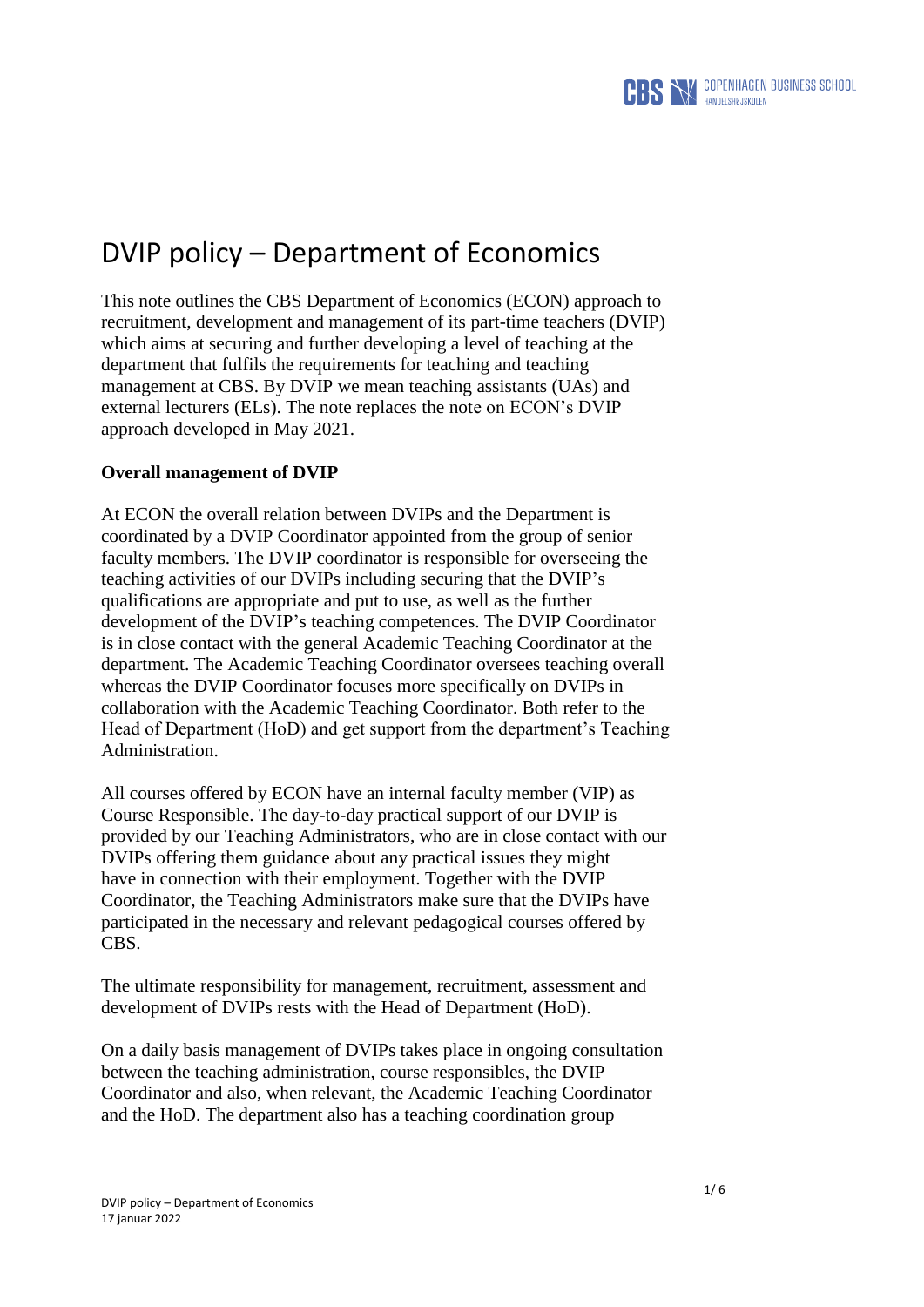

consisting of the teaching administration, the Head of Secretariat (HoS), the DVIP Coordinator, the Academic Teaching Coordinator and the HoD. The group meets quarterly to discuss various teaching-related matters, with DVIP matters being a fixed agenda item. Moreover, DVIP issues are regularly discussed at the quarterly department meetings that are prepared by the Department Forum.

On the department web site we have a section dedicated only to our DVIPs. One of the reasons for having that is that we have tried to gather all the practical information DVIPs usually seek in one place, and thus make it easier for them to navigate their search, but also because we would like to inspire them to visit our Department's website more frequently. Following the introduction of a new overall DVIP policy at CBS, we will update the department web site to also include brief presentations of each DVIP. We will continue to develop the DVIP page on our website, as we will also continually update the site according to the needs of our DVIPs.

### **Recruitment and initial assessment**

As per the CBS annual planning circle ECON is made aware of our teaching needs a few months before the semester start, once we start planning the staffing of our upcoming courses. In terms of courses, ECON both maintains core courses and develops new courses to fulfil experimental interests or new needs. Depending on whether we establish new courses, or whether more classes have been added to our existing courses, we adjust as appropriate our hiring of new DVIPs. The scrutiny is done in collaboration between Teaching Administrators, course coordinators, the DVIP Coordinator, the Academic Teaching Coordinator and the HoD. The HoD ultimately makes the hiring decisions based on informed input.

We always first try to investigate whether some of our already hired and well-performing DVIPs are available and still employable. If not, we will start the recruitment process of new DVIPs. This is usually done by advertising a job opening on the CBS recruitment platforms as well as through ECON's social media and if possible, the personal social media of our VIPs. We also systematically make use of existing networks of our VIP and DVIP when reaching out to new potential DVIPs.

ECON assesses DVIP qualifications and offers support in the start phase of their employment. Normally, we offer a UA position to the new employees, after which we might 'upgrade' them to an EL position at the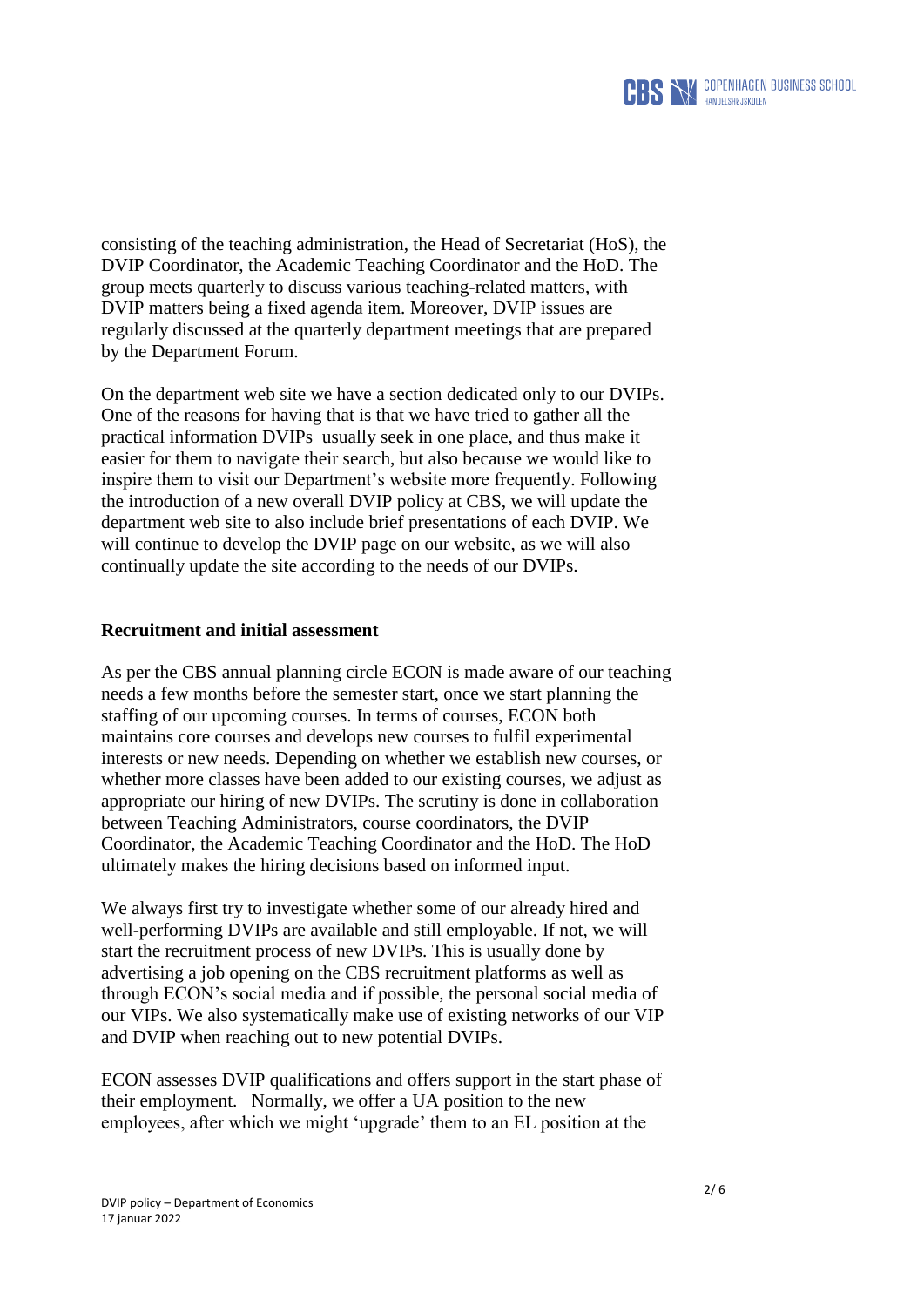

end of their term if their performance has been satisfactory. In some cases, we directly offer an EL position to the new employees, in consultation between administration, management and VIP. This is primarily done in cases when they hold a PhD, or if they have significant teaching experience from other universities.

Once a DVIP has been hired, we assign a VIP contact person to them (called a DVIP buddy). Most often, the buddy will be the course coordinator of the 'main' course the DVIP will be teaching, but sometimes it may be one of ECON's thesis coordinators if a DVIP is hired to engage in supervision, or in rare cases the DVIP coordinator.

For DVIPs whose contracts need to be extended, the DVIPs' competences and continued employability are assessed by both the DVIP buddy and also the DVIP coordinator. In case the DVIP buddy is not yet a senior faculty member, the Academic Teaching Coordinator will be the second faculty member involved in the assessment.

For DVIPs who need to enter a permanent contract, the previous performance and relevance of the future employment is evaluated by both the DVIP coordinator and the Academic Teaching Coordinator before the case is passed on to the HoD for approval. Final approval is given by the Dean of Education, see [CBS' general policy on part-time teachers.](https://www.cbs.dk/en/about-cbs/profile/educational-quality)

Sometimes a DVIP who had until now been a UA wants to change position to become an EL. This will also initiate a hiring process that starts with internal departmental informal assessment with a detailed look at the performance of the UA so far, and also an assessment about whether the planned tasks of the UA match the need for an EL. Based on the outcome of this initial step, a process for promotion to EL is initiated.

For both new hires, extensions and promotions ECON follows overall CBS procedures. There are no formal supplementary requirements for ECON UA and EL.

Most of our DVIPs are involved in exercise classes, with some exemptions, explained in the further text.

In order to ensure quality of the teaching, the DVIP's performance is monitored both by the course responsible, the DVIP Coordinator and the HoD. If relevant, the Academic Teaching Coordinator can also be part of the monitoring group. As mentioned earlier, the DVIP buddy acts as the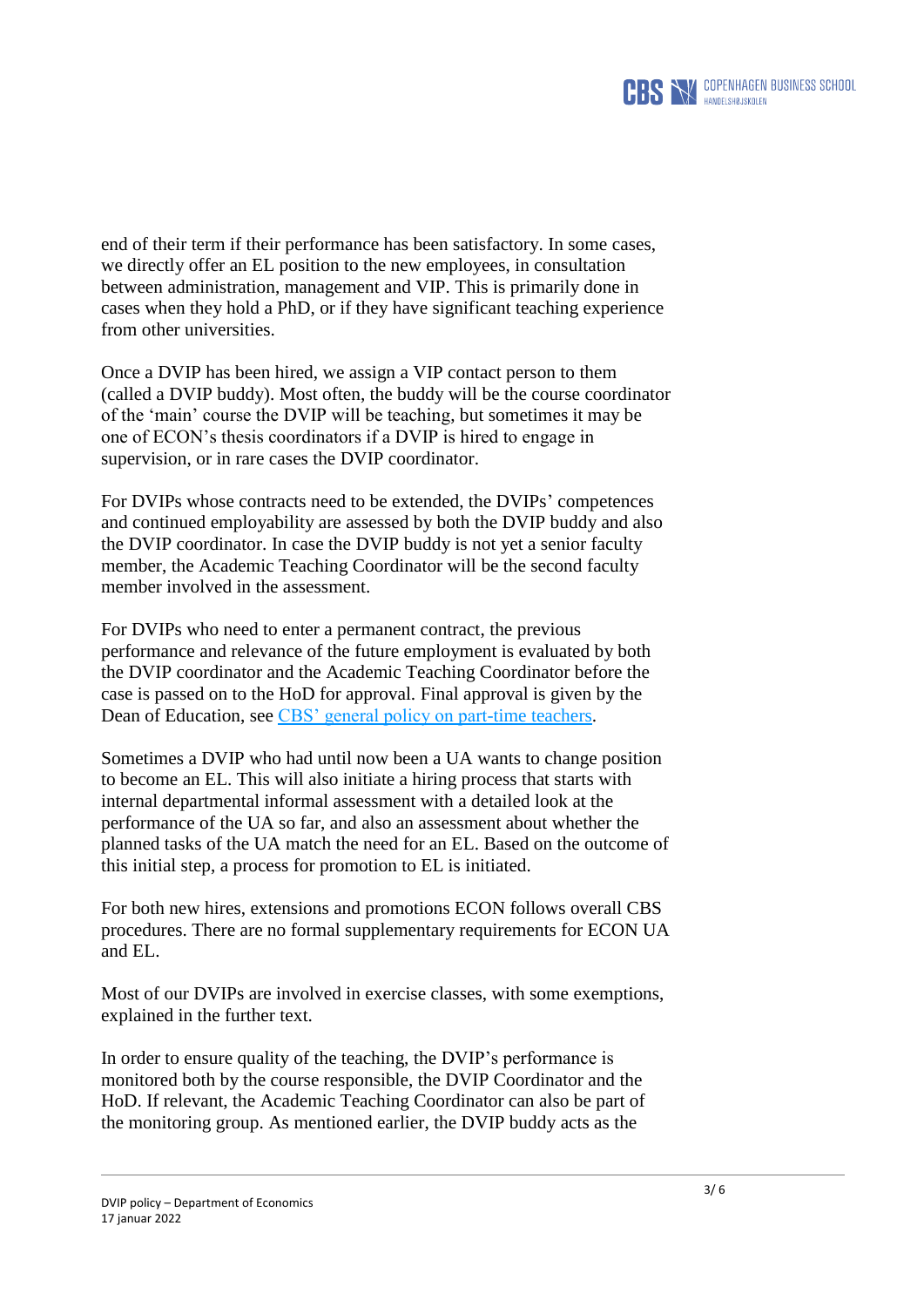

primary contact and offers support to DVIP in any potential issues related to the teaching. The DVIP Coordinator and the HoD assess the teaching evaluations each semester and in case of poor evaluations, appropriate measures are taken to address the problem.

# **Pedagogical competences and development**

As mentioned, ECON relies on EL and UA most prominently in bachelor micro and macro courses, as well as the HD course Economics (Virksomheden og dens økonomiske og politiske omverden). In these cases the involved DVIPs are primarily monitored by the course responsible, but also overseen by the DVIP Coordinator. DVIPs involved in these courses are always invited to teachers' meetings at the beginning of the semester as described above. In accordance with the overall CBS DVIP policy, a VIP is appointed when a DVIP conducts an exam. At ECON this DVIP will be the course coordinator of the course the DVIP is teaching or if it makes more sense the DVIP Buddy of the DVIP or the DVIP coordinator. DVIPs who assess written exams, for example at the HD course and bachelor courses, are also invited to an assessment meeting held at ECON, where the course responsible goes through the exam questions and solutions, and thus secures consistent criteria for the assessment of the exam by all the assessors involved.

ECON has 21 ELs and 20 UAs at the entry of 2022. Nearly all of our ELs are involved in teaching (either at bachelor, master or HD level). In some cases ELs are hired specifically to supervise master's theses and in such cases we require them to have participated in the master's thesis supervision course and at the same time have years of experience in working with master's thesis students, primarily at our graduate program, Applied Economics and Finance. When relevant and needed, ECON will ask for exemption for UAs to become master's thesis supervisors. We do not expect this to happen often and in the recent past it has only happened in three cases. In those cases the UAs were selected based on their experience, i.e. the number of master's theses they have supervised in the years prior to the exemption application, as well as on the fact that they had participated in the master's thesis supervision course. Furthermore, as with the ELs who supervise master's theses their performance is monitored by the thesis coordinators at ECON. For theory and methodological advice, again the thesis coordinators at ECON will be the first go-to persons and they will refer the DVIP to relevant faculty in case their questions relate to other fields than their own.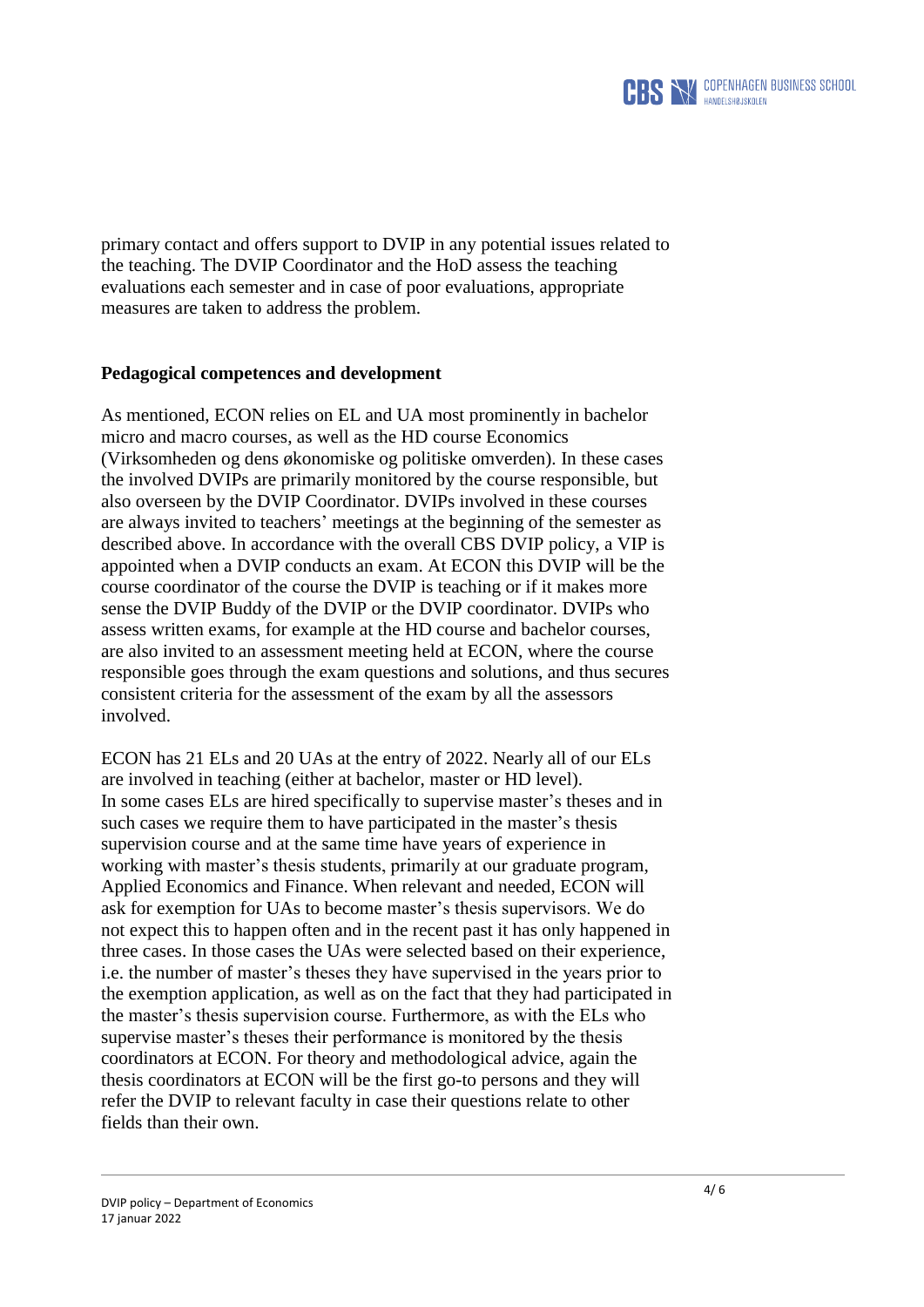

A core forum for discussing and developing pedagogical competencies at the department are the teachers' meetings. These meetings will also keep the DVIPs updated academically in the field of their teaching. At these meetings, held by the course responsible, the content of the course and teaching methods are presented, critically discussed and put into action. Participation in the teachers' meetings is mandatory for DVIPs in agreement with the overall CBS policy.

Also, ECON is continuously encouraging and inviting DVIPs to participate in conferences, inaugural lectures, and other relevant events hosted by ECON. Annual networking events where DVIPs will have an opportunity to meet each other and the rest of the Department are in consideration.

ECON has requested all DVIPs to regularly send updated CVs to the Department's administration, so that the Department can monitor their professional development and academic activities. Through this process ECON is updated on any new teaching experiences and certificates the DVIPs might have received. From now on these updates will take place every third year (usually in connection with extension of contracts) and the DVIP Coordinator will assess whether the DVIP has stayed both sufficiently academically/professionally and teaching-wise updated. For permanent DVIPs, the DVIP Coordinator will at least every third year have a status and development talk. As a starting point these talks are individual but might also take the form of group sessions.

Several of our ELs are actively participating in developing the teaching material together with the internal course responsible (most notably on HD and bachelor programs). This process is being revised each year by the course responsible based on the experience/student feedback and evaluations from the previous years.

Also as stated above, during the process of re-hiring DVIPs, we request the DVIPs to submit an updated CV, containing all the relevant courses they have taken in the period since they have been hired. This material is reviewed together with the DVIP's teaching evaluations to regularly assess the DVIP's competences and teaching outcomes.

In order to ensure the development of our DVIPs, we also strive to keep a stable teaching staff, meaning that we ideally aim to keep the same DVIPs in the same teaching positions at least a few years in a row. From our experience, the chance for the DVIPs to work on the same course and material a longer time provides the teachers with more confidence and